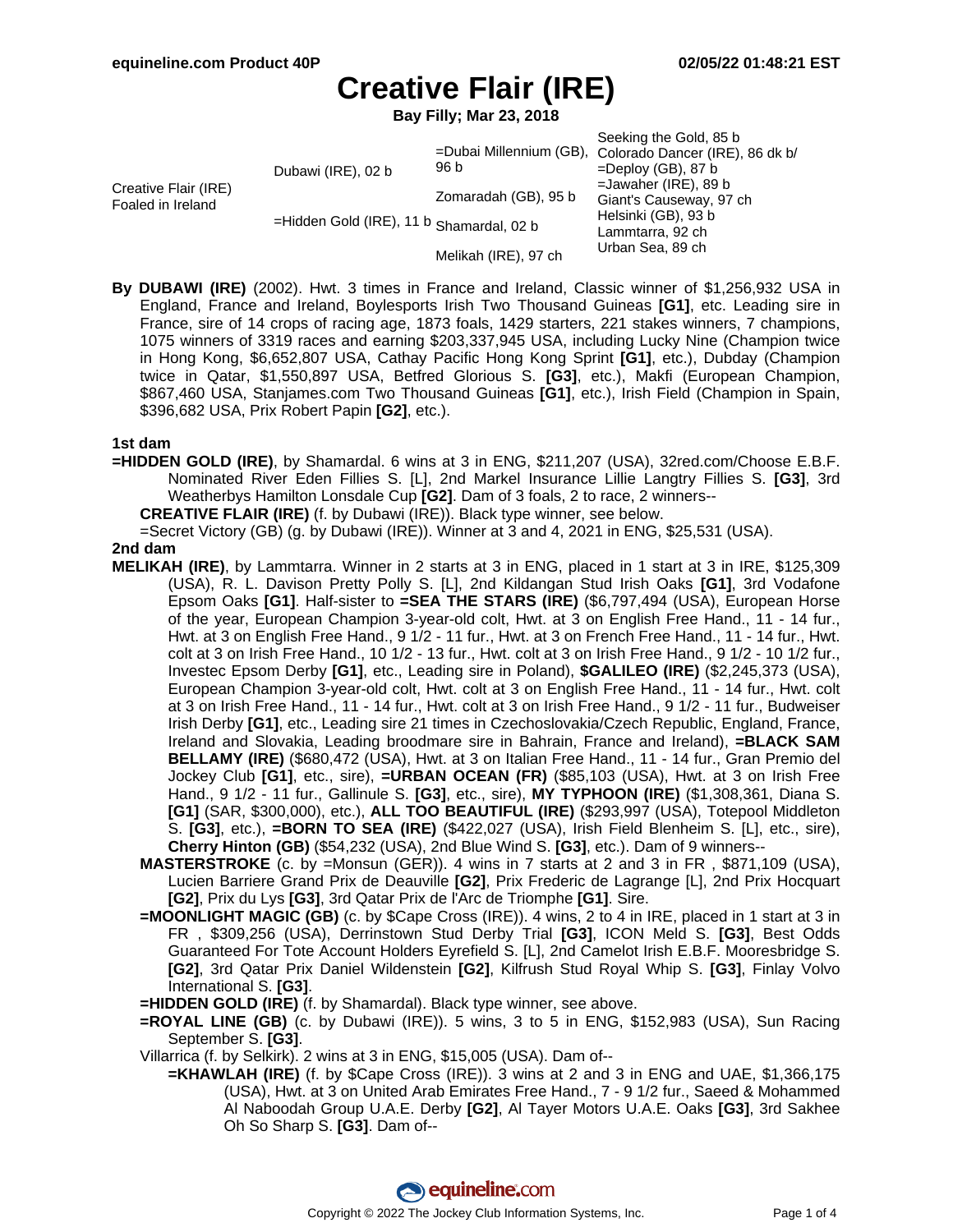**Bay Filly; Mar 23, 2018**

- **MASAR (IRE)** (c. by =New Approach (IRE)). 4 wins in 8 starts at 2 and 3 in ENG, placed in 1 start at 2 in FR , \$1,375,811 (USA), Investec Derby **[G1]**, Bet365 Craven S. **[G3]**, Betbright Solario S. **[G3]**, 3rd QIPCO Two Thousand Guineas **[G1]**, Qatar Prix Jean-Luc Lagardere-Grand Criterium **[G1]**, etc.
- **=Sayyida (GB)** (f. by Dubawi (IRE)). 2 wins at 3, 2021 in ENG, \$67,529 (USA), 2nd Unibet Princess Royal S. **[G3]**, British Stallion Studs E.B.F. Chalice S. [L].
- **=VANCOUVERITE (GB)** (g. by \$Dansili (GB)). 6 wins in 12 starts at 3 and 5 in FR and ENG, placed at 4 in UAE, \$457,993 (USA), Prix Guillaume d'Ornano Haras du Logis Saint-Germain **[G2]**, Prix Pelleas [L], 2nd Emirates Airline Jebel Hatta **[G1]**, Doom Bar Steventon S. [L].
- **=Cerro Bayo (IRE)** (f. by \$Dansili (GB)). Winner at 3 in IRE, 3rd Denny Cordell Lavarack & Lanwades Stud S. **[G3]**.
- =Chief of Staff (GB) (c. by =Pivotal (GB)). Winner at 2 in FR , \$39,201 (USA).
- =Urban Dance (IRE) (g. by Street Cry (IRE)). 2 wins at 3 in ENG, \$37,944 (USA).
- =Valedictory (IRE) (c. by Dubai Destination). Winner in 2 starts at 2 and 3 in FR , \$34,600 (USA).
- =Burj Nahar (GB) (c. by Shamardal). Winner at 2 and 4 in ENG, \$27,578 (USA).
- =Message (GB) (c. by \$Dansili (GB)). Placed at 3 and 5, 2021 in ENG and QA , \$16,638 (USA).
- Lunar Landscape (g. by Giant's Causeway). Placed, 3 to 6 in ENG and UAE, \$6,545 (USA).

#### **3rd dam**

- **URBAN SEA**, by Miswaki. 8 wins, 2 to 5 in FR , placed, 3 to 4 in ENG, GER and NA , \$1,704,553 (USA), Hwt. older mare at 4 on European Free Hand., 11 - 13 1/2 fur., Hwt. older mare at 4 on French Free Hand., 11 - 14 fur., CIGA Prix de l'Arc de Triomphe **[G1]**, Prix d'Harcourt **[G2]**, Prix Exbury **[G3]**, Prix Gontaut-Biron **[G3]**, Prix Piaget d'Or [L], Prix du Fonds Europeen de l'Elevage [L], Prix de la Seine [L], 2nd E. P. Taylor S. **[G2]**, etc. Broodmare of the year in 2001. Broodmare of the year in 2001. Broodmare of the year in 2009. Half-sister to **KING'S BEST** (\$324,199 (USA), Sagitta Two Thousand Guineas **[G1]**, etc., Leading sire in France), **ALLEZ LES TROIS** (\$152,742 (USA), Prix de Flore **[G3]**, etc.), **Turbaine** (\$37,684 (USA), 2nd Prix Occitanie [L]). Dam of 8 winners--
	- **=SEA THE STARS (IRE)** (c. by \$Cape Cross (IRE)). 8 wins in 9 starts, 2 to 3 in ENG, FR and IRE, \$6,797,494 (USA), European Horse of the year, European Champion 3-year-old colt, Hwt. at 3 on English Free Hand., 11 - 14 fur., Hwt. at 3 on English Free Hand., 9 1/2 - 11 fur., Hwt. at 3 on French Free Hand., 11 - 14 fur., Hwt. colt at 3 on Irish Free Hand., 10 1/2 - 13 fur., Hwt. colt at 3 on Irish Free Hand., 9 1/2 - 10 1/2 fur., Investec Epsom Derby **[G1]**, Stanjames.com Two Thousand Guineas **[G1]**, Qatar Prix de l'Arc de Triomphe **[G1]**, Tattersalls Millions Irish Champion S. **[G1]**, Juddmonte International S. **[G1]**, Coral Eclipse S. **[G1]**, Juddmonte Beresford S. **[G2]**. Leading sire in Poland.
	- **\$GALILEO (IRE)** (c. by Sadler's Wells). 6 wins in 7 starts, 2 to 3 in IRE and ENG, \$2,245,373 (USA), European Champion 3-year-old colt, Hwt. colt at 3 on English Free Hand., 11 - 14 fur., Hwt. colt at 3 on Irish Free Hand., 11 - 14 fur., Hwt. colt at 3 on Irish Free Hand., 9 1/2 - 11 fur., Budweiser Irish Derby **[G1]**, Vodafone Epsom Derby **[G1]**, King George VI & Queen Elizabeth Diamond S. **[G1]**, Derrinstown Stud Derby Trial S. **[G3]**, Ballysax S. [L], 2nd Food Island Irish Champion S. **[G1]**. Leading sire 21 times in Czechoslovakia/Czech Republic, England, France, Ireland and Slovakia, Leading broodmare sire in Bahrain, France and Ireland.
	- **=BLACK SAM BELLAMY (IRE)** (c. by Sadler's Wells). 4 wins in 5 starts, 3 to 4 in IRE and ITY, placed, 2 to 4 in ENG, FR and GER, \$680,472 (USA), Hwt. at 3 on Italian Free Hand., 11 - 14 fur., Gran Premio del Jockey Club **[G1]**, Tattersalls Gold Cup **[G1]**, Alleged S. [L], 2nd Grosser Bugatti Preis **[G1]**, Prix Hocquart **[G2]**, 3rd Vodafone Coronation Cup **[G1]**, Criterium de Saint-Cloud **[G1]**. Sire.
	- **=URBAN OCEAN (FR)** (c. by Bering (GB)). 4 wins, 2 to 4 in IRE, \$85,103 (USA), Hwt. at 3 on Irish Free Hand., 9 1/2 - 11 fur., Gallinule S. **[G3]**, Victory Note E.B.F. Mooresbridge S. [L]. Sire.
	- **MY TYPHOON (IRE)** (f. by Giant's Causeway). 9 wins, 2 to 5, \$1,308,361, Diana S. **[G1]** (SAR, \$300,000), Just a Game S. **[G2]** (BEL, \$180,000), Ballston Spa H. **[G2]** (SAR, \$120,000), Jenny Wiley S. **[G2]** (KEE, \$124,000), Mrs. Revere S. **[G2]** (CD, \$103,509), Early Times Mint Julep H. **[G3]** (CD, \$67,022), Virginia Oaks [L] (CNL, \$120,000), Hilltop Breeders' Cup S. [L] (PIM, \$45,000), etc. Producer.
	- **=BORN TO SEA (IRE)** (c. by =Invincible Spirit (IRE)). Winner at 2 in IRE, \$422,027 (USA), Irish Field Blenheim S. [L], 2nd Dubai Duty Free Irish Derby **[G1]**, Keeneland Royal Whip S. **[G2]**, JRA Killavullan S. **[G3]**. Sire.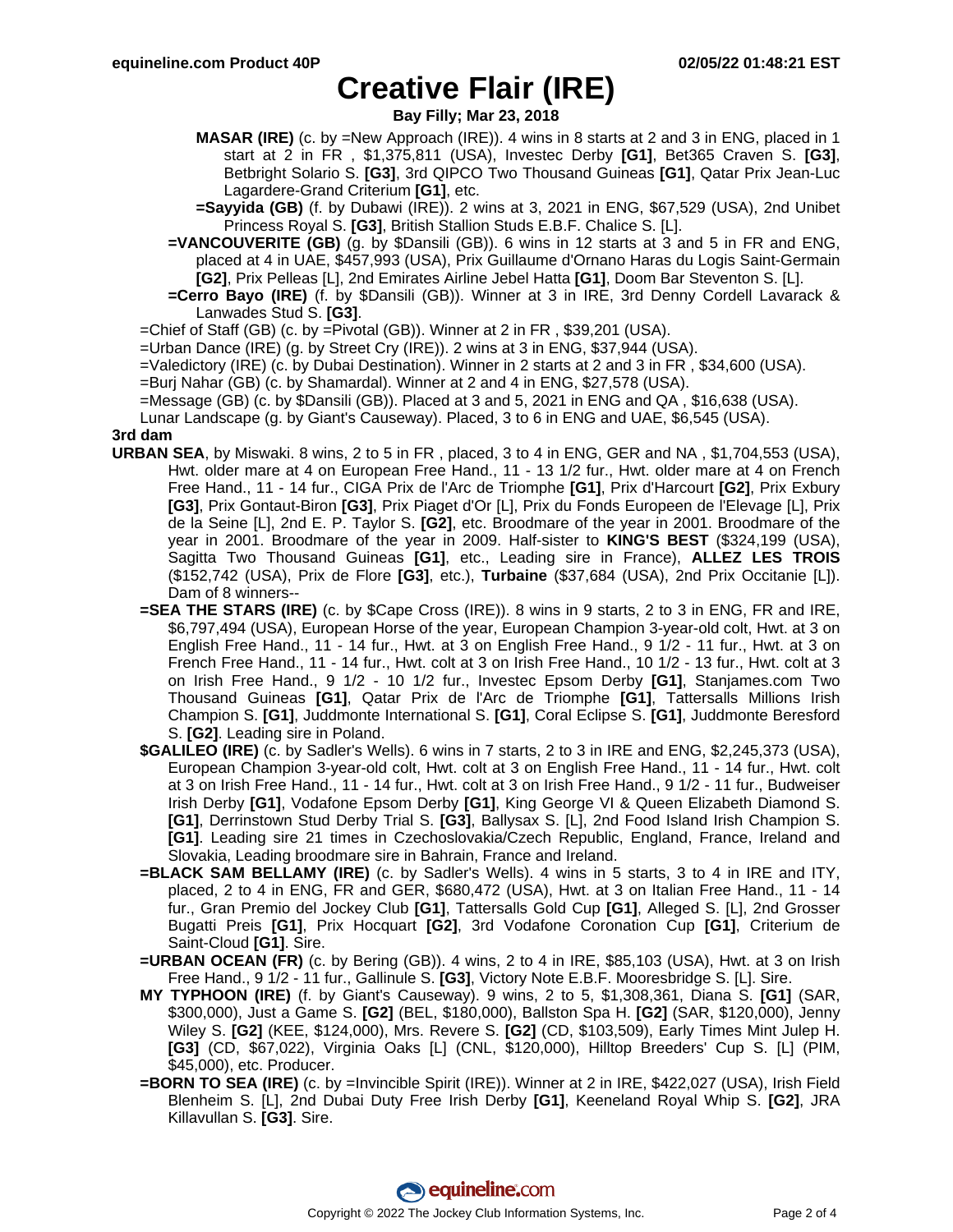**Bay Filly; Mar 23, 2018**

- **ALL TOO BEAUTIFUL (IRE)** (f. by Sadler's Wells). 3 wins in 6 starts at 3 and 4 in ENG and IRE, \$293,997 (USA), Totepool Middleton S. **[G3]**, Irish Stallion Farms E.B.F. Salsabil S. [L], 2nd Vodafone Epsom Oaks **[G1]**, 3rd Irish National Stud Blandford S. **[G2]**. Dam of--
	- **=VICTORY SONG (IRE)** (c. by \$Dansili (GB)). 5 wins, 3 to 6 in IRE and ITY, placed at 4 and 7 in FR and GER, \$98,220 (USA), Hwt. older horse at 5 on Italian Free Hand., 14 fur. & up, Coppa d'Oro di Milano [L].
	- **WONDER OF WONDERS** (f. by Kingmambo). 2 wins at 3 in ENG and IRE, \$281,687 (USA), Weatherbys Bank Cheshire Oaks [L], 2nd Investec Epsom Oaks **[G1]**, 3rd Darley Irish Oaks **[G1]**, Darley Yorkshire Oaks **[G1]**. Dam of--
		- **SO WONDERFUL** (f. by War Front). 2 wins at 3 in IRE, \$158,166 (USA), M.D. O'Shea & Sons Vincent O'Brien Ruby S. [L], 2nd Flame Of Tara Irish E.B.F. S. **[G3]**, 3rd Tattersalls Irish One Thousand Guineas **[G1]**, Moyglare Stud S. **[G1]**, Jockey Club Of Turkey Silver Flash S. **[G3]**.
		- **Antilles** (c. by War Front). Winner at 2 and 4 in AUS and IRE, placed in 2 starts at 3 in ENG, \$57,804 (USA), 3rd Matthews.ie Diamond S. **[G3]**.
	- **=Sparrow (IRE)** (f. by Oasis Dream (GB)). Winner at 2 in IRE, \$26,316 (USA), 3rd Ballyogan S. **[G3]**. Dam of--
		- **=SIR DRAGONET (IRE)** (c. by =Camelot (GB)). 4 wins, 3 to 4, placed at 5, 2021 in AUS, ENG and IRE, \$3,663,231 (USA), Ladbrokes Cox Plate **[G1]**, Kia Tancred S. **[G1]**, MBNA Chester Vase S. **[G3]**, 2nd Tattersalls Gold Cup **[G1]**, Dubai Duty Free Jumeirah Creekside Hotel Alleged S. **[G3]**, etc.
		- **=SIR LUCAN (IRE)** (c. by =Camelot (GB)). Winner in 4 starts at 2 and 3, 2021 in IRE, placed at 3, 2021 in ENG, \$118,279 (USA), Irish Stallion Farms E.B.F. Yeats S. [L], 2nd John Pearce Racing Gordon S. **[G3]**.
	- All for Glory (f. by Giant's Causeway). Unraced. Dam of--
		- **ALLURINGLY** (f. by =Fastnet Rock (AUS)). 2 wins at 3 in IRE, placed at 3 in ENG, \$154,308 (USA), Irish Stallion Farms E.B.F. Hurry Harriet S. [L], 2nd Arkle Finance Cheshire Oaks [L], 3rd Investec Oaks **[G1]**.
		- **Toogoodtobetrue (IRE)** (f. by Oasis Dream (GB)). Winner at 2 in IRE, \$31,874 (USA), 3rd Debutante S. **[G2]**. Dam of--
			- **=Carlisle Bay (IRE)** (c. by \$Galileo (IRE)). Winner at 2 in IRE, \$15,015 (USA), 3rd Eyrefield S. **[G3]**.
- **MELIKAH (IRE)** (f. by Lammtarra). Black type winner, see above.
- **Cherry Hinton (GB)** (f. by Green Desert). Placed at 3 in IRE, \$54,232 (USA), 2nd Blue Wind S. **[G3]**, 3rd Kilboy Estate S. [L]. Dam of--
	- **ATHENA (IRE)** (f. by =Camelot (GB)). 2 wins at 3 in IRE and NA , placed in 2 starts at 3 in ENG, \$732,859 (USA), Belmont Oaks Invitational S. **[G1]** (BEL, \$535,000), 2nd Haras de Bouquetot Fillies Trial [L], 3rd Juddmonte Pretty Polly S. **[G1]**.
	- **BRACELET (IRE)** (f. by \$Montjeu (IRE)). 4 wins in 6 starts, 2 to 3 in ENG and IRE, \$549,707 (USA), Darley Irish Oaks **[G1]**, Ribblesdale S. **[G2]**, Leopardstown One Thousand Guineas Trial **[G3]**.
	- **GODDESS** (f. by =Camelot (GB)). 3 wins at 2 and 3 in IRE, \$174,544 (USA), Snow Fairy S. **[G3]**, Irish Stallion Farms E.B.F. Hurry Harriet S. [L], 2nd Moyglare Jewels Blandford S. **[G2]**, Kilboy Estate S. **[G2]**.
	- **WADING (IRE)** (f. by \$Montjeu (IRE)). 2 wins in 3 starts at 2 in IRE and ENG, \$68,305 (USA), Vision.ae Rockfel S. **[G2]**. Dam of--
		- **JUST WONDERFUL** (f. by \$Dansili (GB)). 3 wins at 2 in IRE and ENG, placed at 3 in NA , \$462,744 (USA), Shadwell Rockfel S. **[G2]**, Flame Of Tara Irish E.B.F. S. **[G3]**, 2nd Belmont Oaks Invitational S. **[G1]** (BEL, \$140,000), 3rd Coolmore Fastnet Rock Matron S. **[G1]**, Jebel Ali Racecourse & Stables Anglesey S. **[G3]**.
		- **Lost Treasure (IRE)** (c. by War Front). 3 wins at 3 in IRE, \$68,527 (USA), 2nd Waterford Testimonial S. [L], 3rd Al Basti Equiworld Mercury S. **[G3]**.
	- **=Simply A Star (IRE)** (f. by Giant's Causeway). Winner at 2 in IRE, \$34,220 (USA), 2nd Excelebration Tipperary S. [L], 3rd Irish Field Curragh S. [L]. Dam of--
		- **=A New Dawn (IRE)** (f. by Zoffany (IRE)). Winner at 2 in IRE, \$63,417 (USA), 2nd Weld Park S. **[G3]**, Staffordstown Stud Silken Glider S. [L], 3rd Flame Of Tara Irish E.B.F. S. **[G3]**, Colm Quinn BMW Irish E.B.F. Corrib S. [L], Irish Stallion Farms E.B.F. Hurry Harriet S.